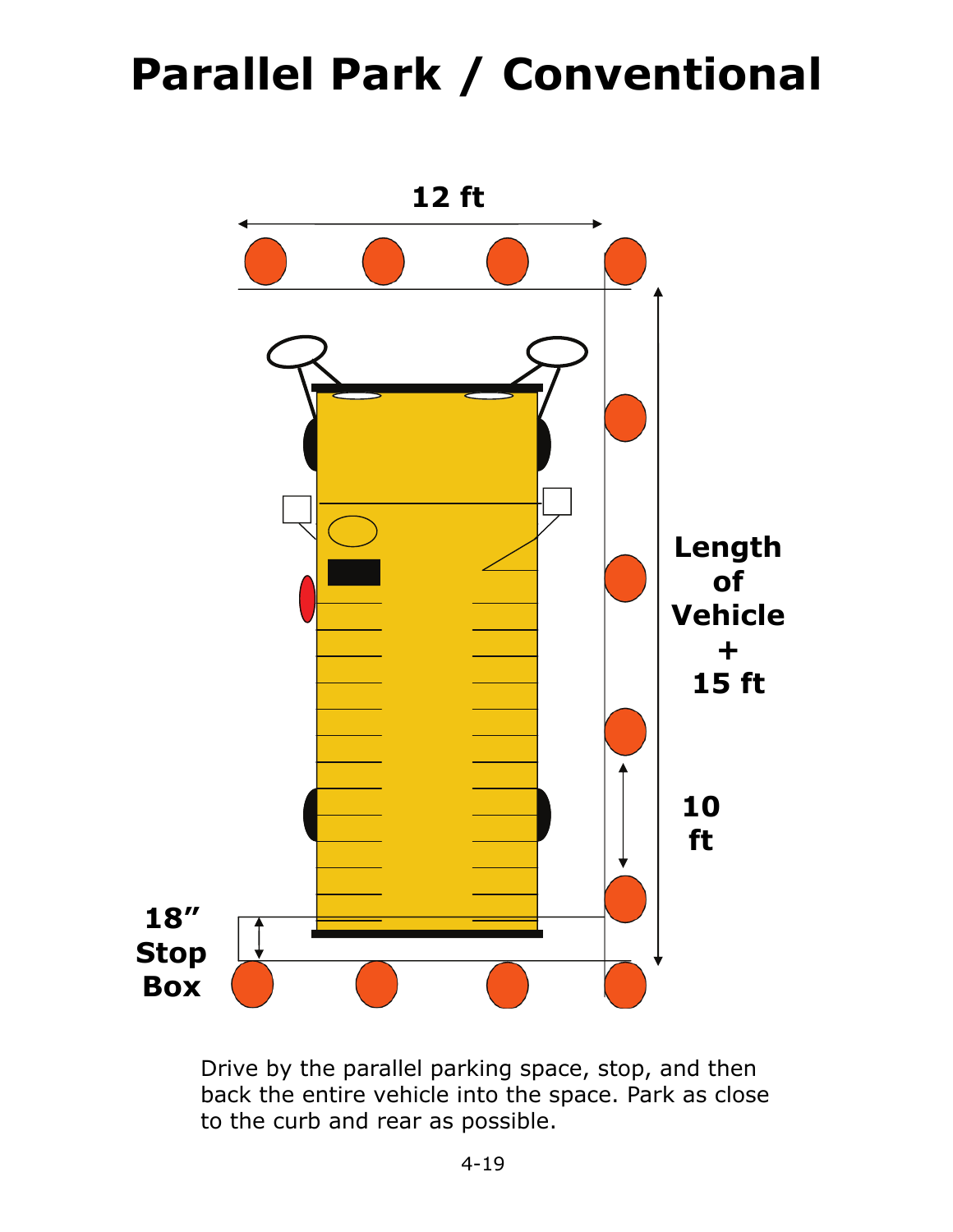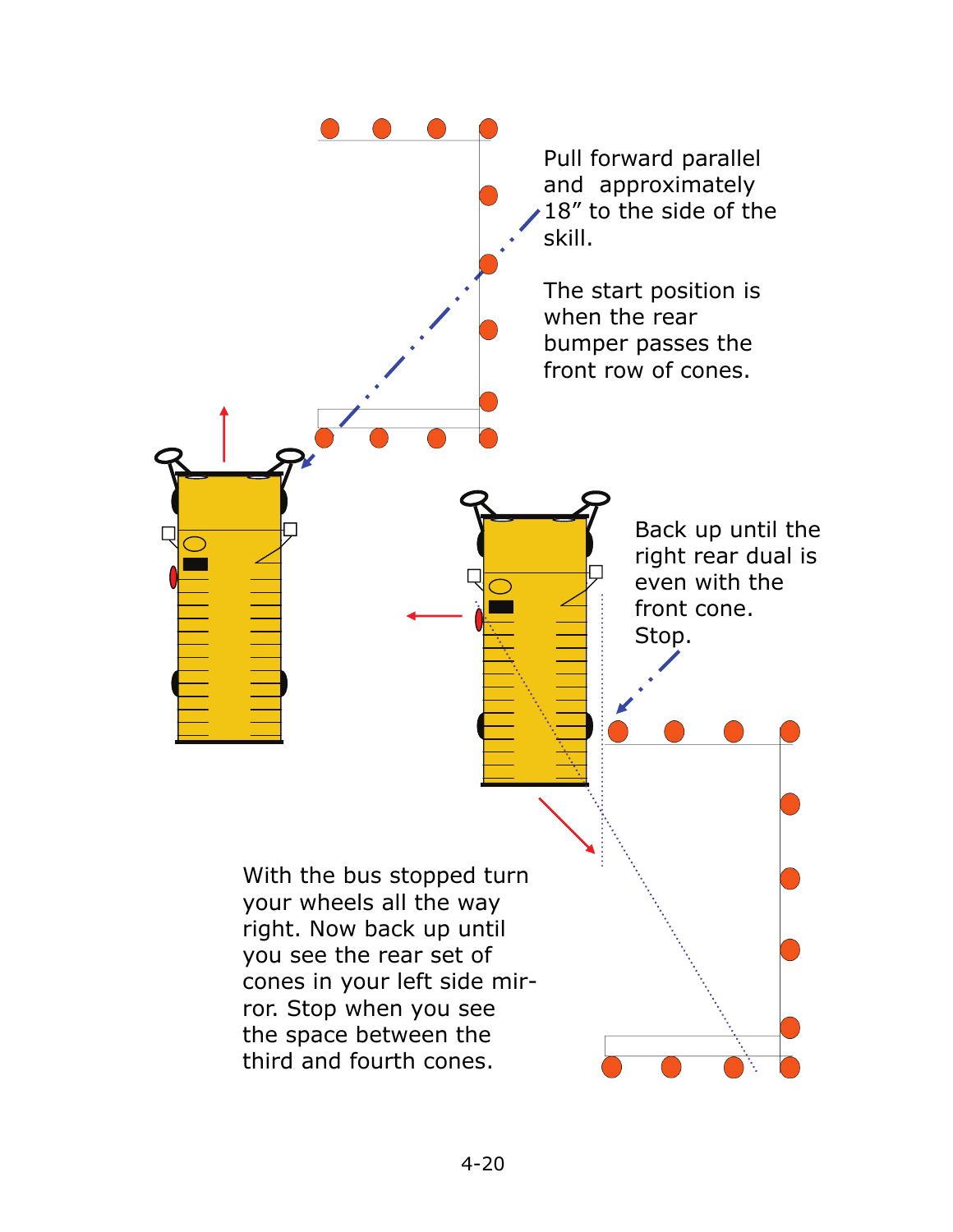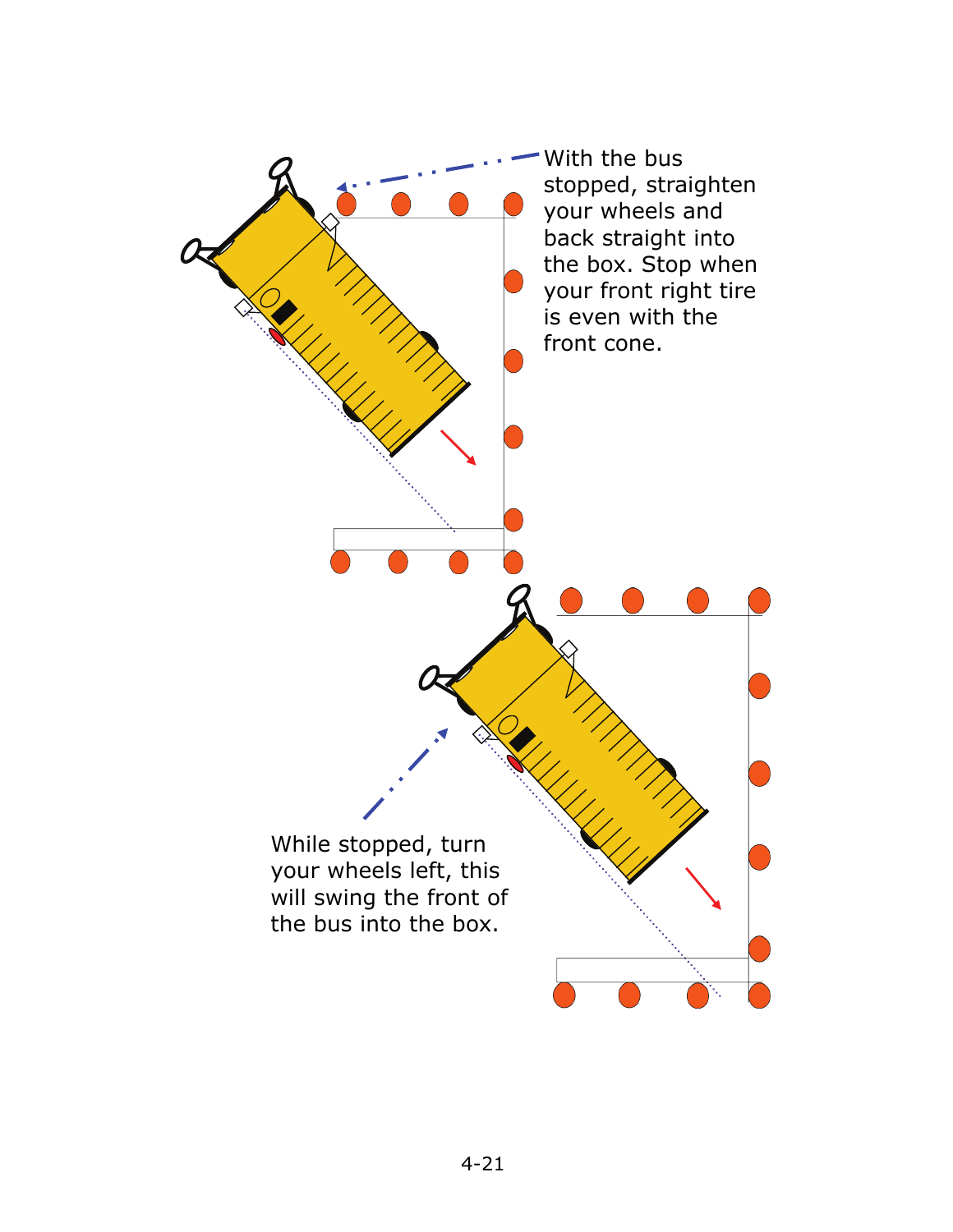

Watch the right cross over mirror as you back up in order not to encroach on the front row of cones. Continue backing up with the steering wheel turned left until the bus is parallel with the box line and stop.

Straighten the steering wheel and back up straight until your reference point is in your left side mirror and even with the rear set of cones.



The vehicle must be in the box. When satisfied with the position of the bus set the park brake and honk the horn once.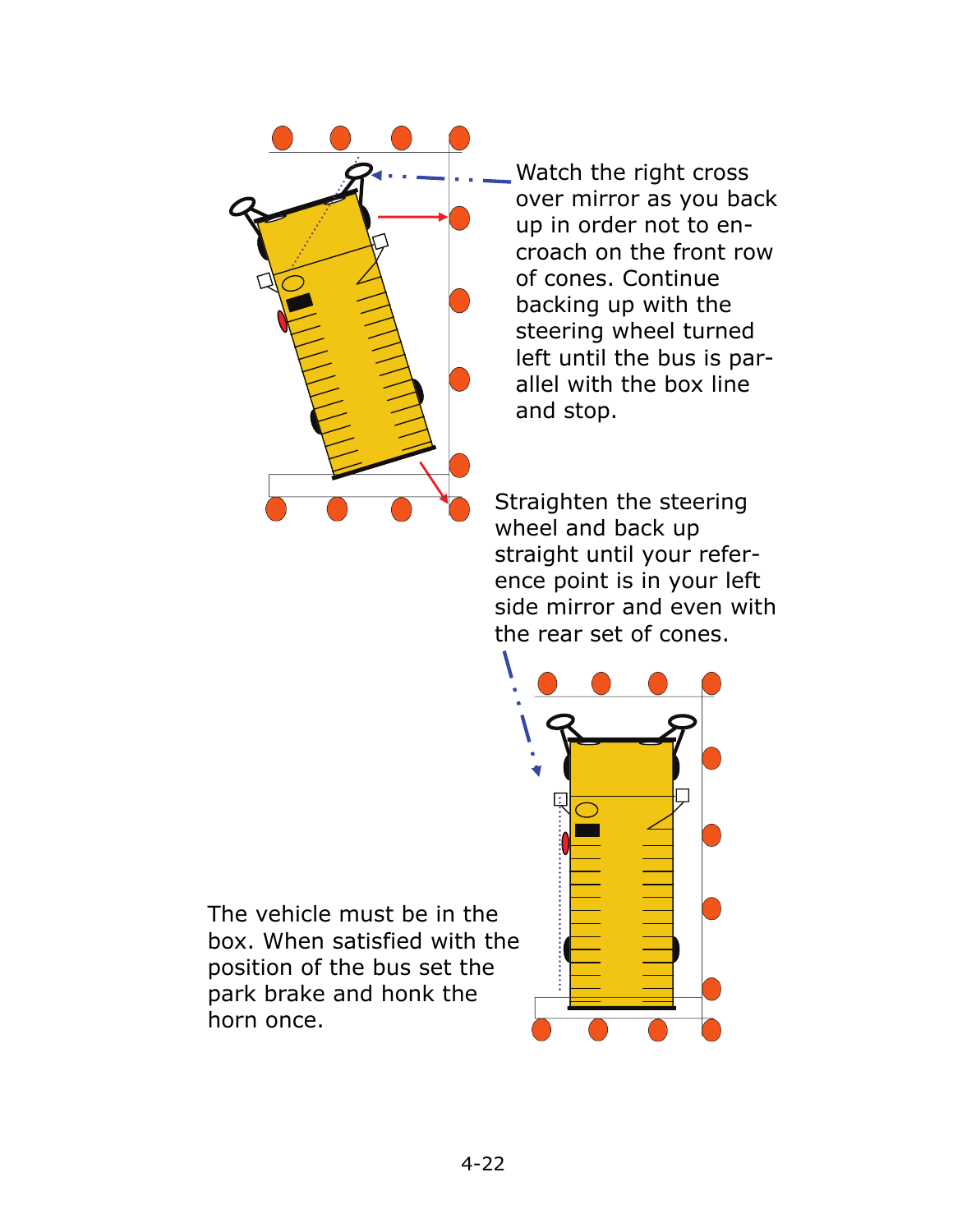## **Parallel Park / Sight Side**



Drive by the parallel parking space, stop, and then back the entire vehicle into the space. Park as close to the curb and rear as possible.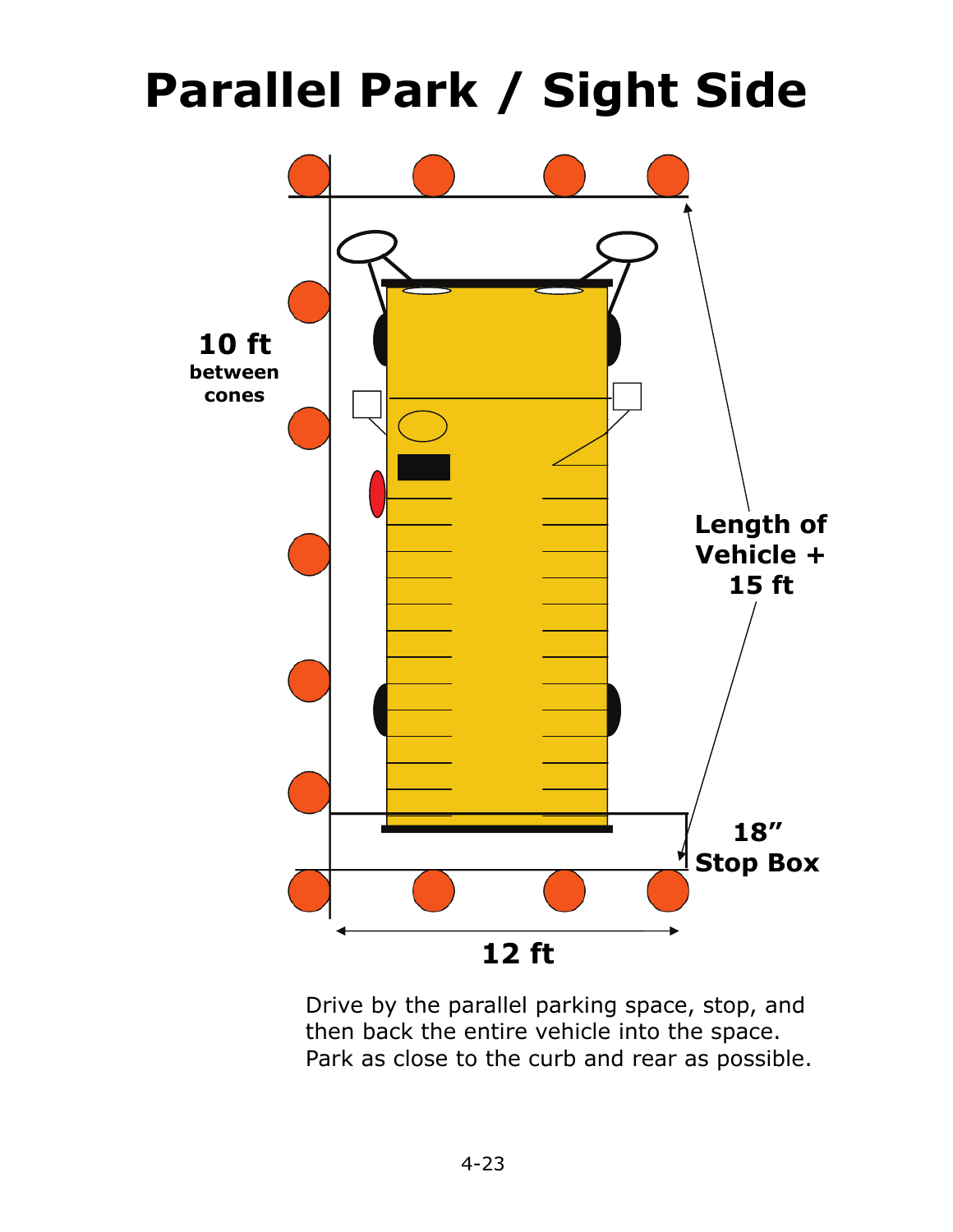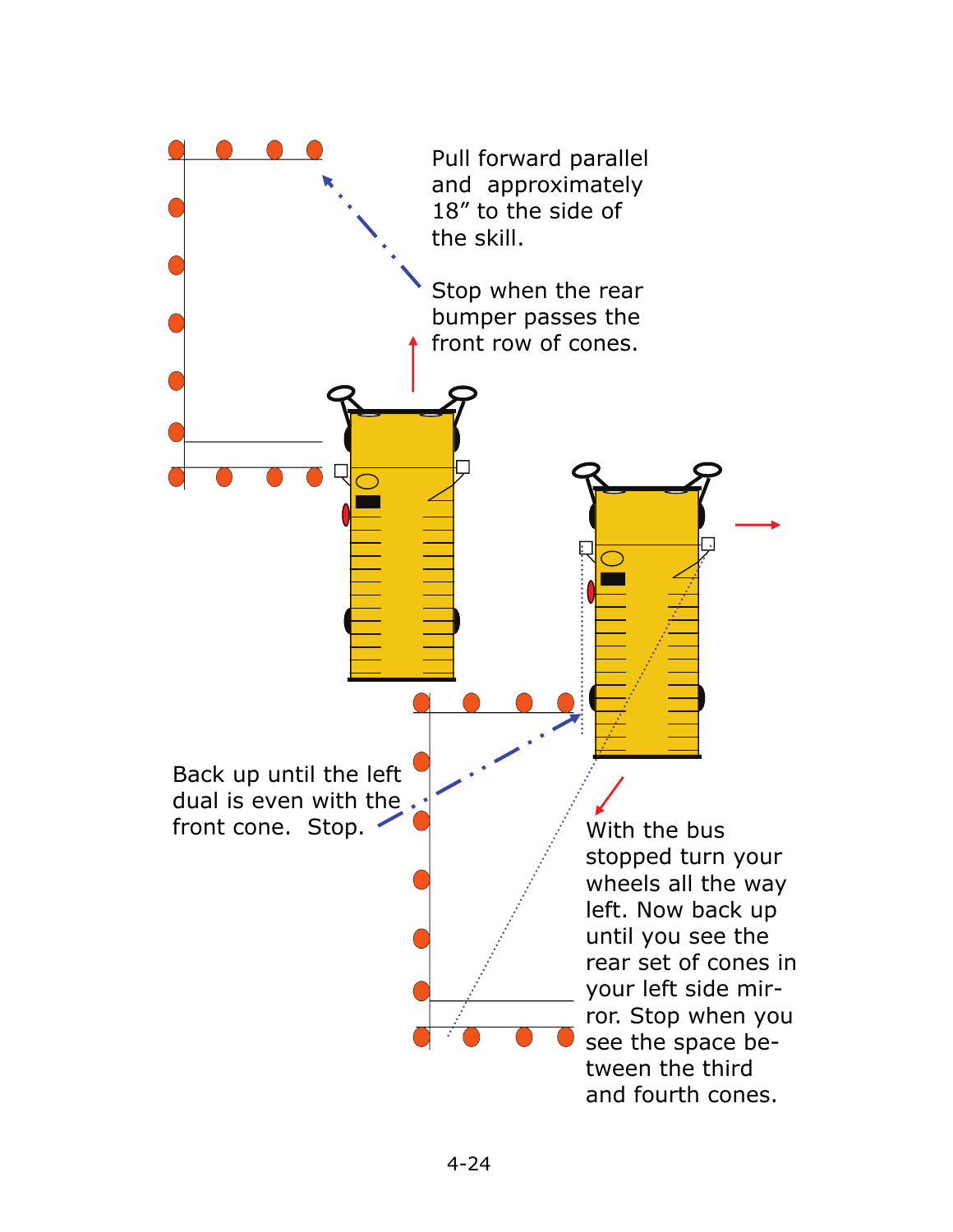With the bus stopped, straighten your wheels and back straight into the box.

Stop when your front left tire is even with the front cone.